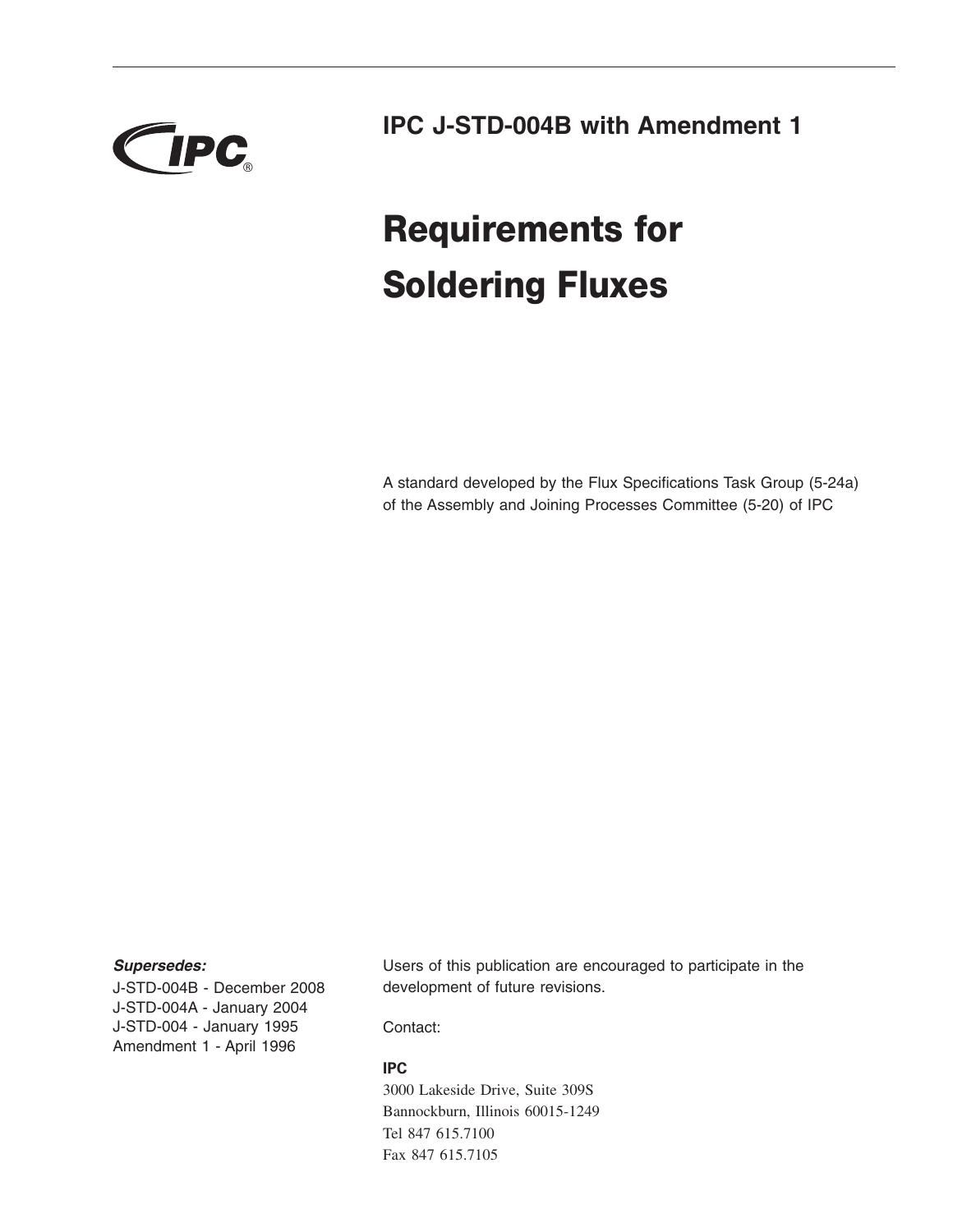# **Table of Contents**

| 1         |  |                                                                                    |  |  |  |
|-----------|--|------------------------------------------------------------------------------------|--|--|--|
| 1.1       |  |                                                                                    |  |  |  |
| 1.2       |  |                                                                                    |  |  |  |
| 1.3       |  |                                                                                    |  |  |  |
| 1.4       |  |                                                                                    |  |  |  |
| 2         |  |                                                                                    |  |  |  |
| 2.1       |  |                                                                                    |  |  |  |
| 2.2       |  |                                                                                    |  |  |  |
| 2.3       |  | American Society for Testing and                                                   |  |  |  |
| 2.4       |  |                                                                                    |  |  |  |
| 2.5       |  | International Organization for Standards  3                                        |  |  |  |
| 2.6       |  | National Conference of Standards                                                   |  |  |  |
| 2.7       |  |                                                                                    |  |  |  |
| 2.8       |  | International Electrotechnical Commission                                          |  |  |  |
| 2.9       |  | Registration, Evaluation, Authorization and<br>Restriction of Chemicals (REACH)  3 |  |  |  |
| 3         |  |                                                                                    |  |  |  |
| 3.1       |  |                                                                                    |  |  |  |
| 3.2       |  | Terms and Definitions and Acronyms  3                                              |  |  |  |
| 3.2.1     |  |                                                                                    |  |  |  |
| 3.2.2     |  |                                                                                    |  |  |  |
| 3.2.3     |  |                                                                                    |  |  |  |
| 3.2.4     |  |                                                                                    |  |  |  |
| 3.2.5     |  |                                                                                    |  |  |  |
| 3.2.6     |  | Low Halogen Flux (Cl and Br)  4                                                    |  |  |  |
| 3.2.7     |  |                                                                                    |  |  |  |
| 3.2.8     |  |                                                                                    |  |  |  |
| 3.3       |  |                                                                                    |  |  |  |
| 3.3.1     |  |                                                                                    |  |  |  |
| 3.3.1.1   |  |                                                                                    |  |  |  |
| 3.3.1.2   |  |                                                                                    |  |  |  |
| 3.3.1.2.1 |  |                                                                                    |  |  |  |
|           |  |                                                                                    |  |  |  |
| 3.3.2     |  |                                                                                    |  |  |  |
| 3.4       |  |                                                                                    |  |  |  |
| 3.4.1     |  |                                                                                    |  |  |  |
| 3.4.1.1   |  |                                                                                    |  |  |  |
| 3.4.1.2   |  |                                                                                    |  |  |  |
| 3.4.1.3   |  | Quantitative Halide Content Tests  7                                               |  |  |  |
| 3.4.1.4   |  |                                                                                    |  |  |  |
|           |  |                                                                                    |  |  |  |

| 3.4.1.4.1 |                                             |  |  |  |  |
|-----------|---------------------------------------------|--|--|--|--|
| 3.4.1.5   |                                             |  |  |  |  |
| 3.4.1.5.1 |                                             |  |  |  |  |
| 3.4.2     |                                             |  |  |  |  |
| 3.4.2.1   | Flux Solids (Nonvolatile) Determination  7  |  |  |  |  |
| 3.4.2.2   |                                             |  |  |  |  |
| 3.4.2.3   | Specific Gravity Determination  8           |  |  |  |  |
| 3.4.2.4   |                                             |  |  |  |  |
| 3.4.2.5   |                                             |  |  |  |  |
| 3.5       |                                             |  |  |  |  |
| 3.5.1     | Optional Qualitative Halide Tests  8        |  |  |  |  |
| 3.5.1.1   | Optional Chlorides and Bromides by          |  |  |  |  |
| 3.5.1.2   | Optional Fluorides By Spot Test  8          |  |  |  |  |
| 3.5.2     |                                             |  |  |  |  |
| 3.5.2.1   | Reporting Values for Optional SIR Test      |  |  |  |  |
| 3.5.3     | Optional Fungus Resistance Test  8          |  |  |  |  |
| 3.5.4     | Optional Halogen Content Test  8            |  |  |  |  |
| 3.6       |                                             |  |  |  |  |
| 3.6.1     |                                             |  |  |  |  |
| 3.6.2     |                                             |  |  |  |  |
| 3.6.3     |                                             |  |  |  |  |
| 3.6.4     |                                             |  |  |  |  |
| 3.7       |                                             |  |  |  |  |
| 3.7.1     |                                             |  |  |  |  |
| 3.7.2     |                                             |  |  |  |  |
| 4         | <b>QUALIFICATION AND QUALITY ASSURANCE</b>  |  |  |  |  |
| 4.1       |                                             |  |  |  |  |
| 4.1.1     |                                             |  |  |  |  |
| 4.1.1.1   |                                             |  |  |  |  |
| 4.1.2     | Test Equipment and Inspection Facilities  9 |  |  |  |  |
| 4.1.3     |                                             |  |  |  |  |
| 4.2       |                                             |  |  |  |  |
| 4.3       |                                             |  |  |  |  |
| 4.3.1     |                                             |  |  |  |  |
| 4.3.2     |                                             |  |  |  |  |
| 4.3.3     |                                             |  |  |  |  |
| 4.3.3.1   | Formula Variations Constituting             |  |  |  |  |
| 4.3.3.2   | Manufacturing Site Change  10               |  |  |  |  |
| 4.4       | Quality Conformance Inspection  11          |  |  |  |  |
| 4.4.1     |                                             |  |  |  |  |
|           |                                             |  |  |  |  |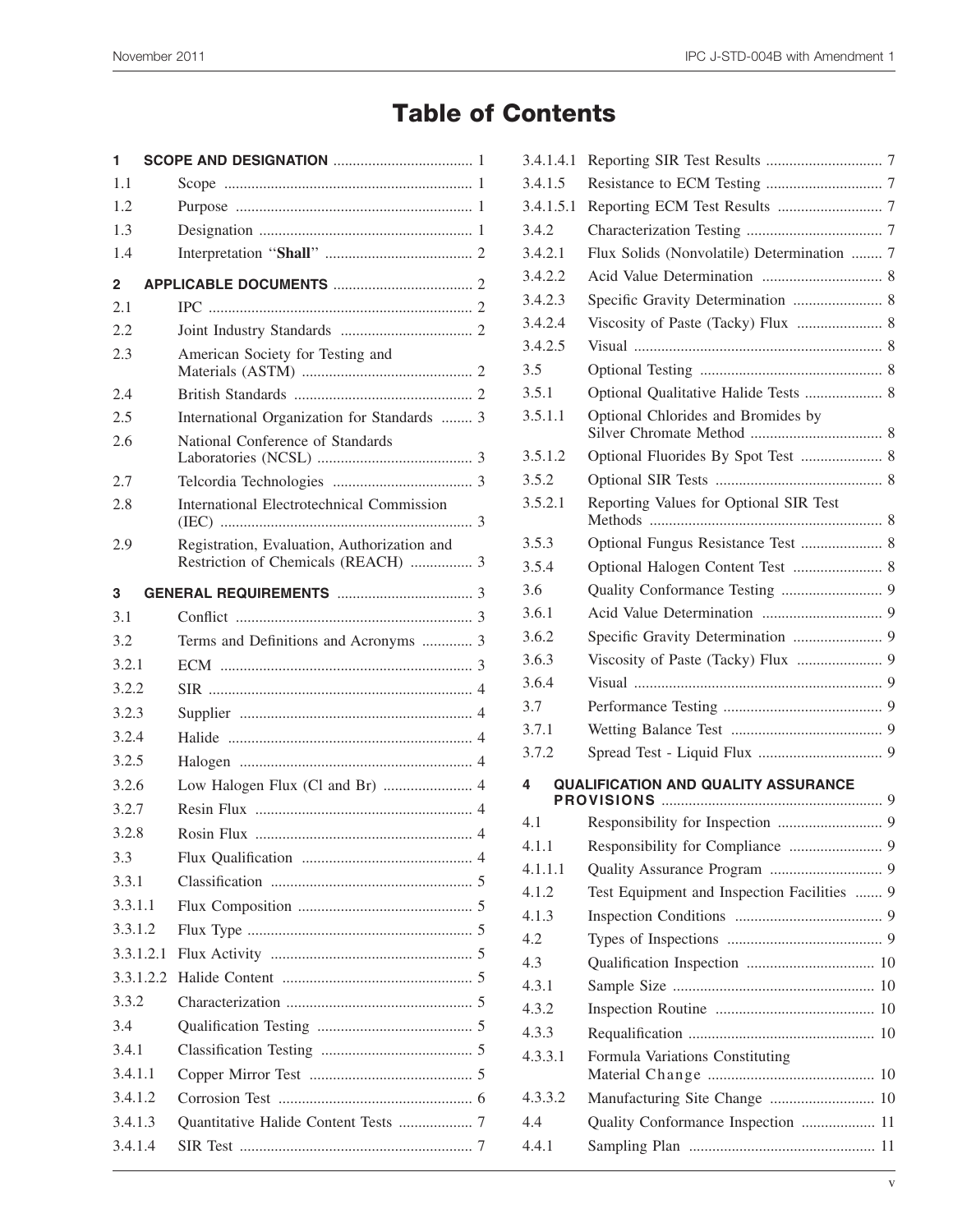| 4.4.2 |                                                         |  |
|-------|---------------------------------------------------------|--|
| 4.5   |                                                         |  |
|       | <b>Appendix A</b> Example Qualification Test Report  12 |  |
|       |                                                         |  |

# **Figures**

| Figure 3-1 Flux Corrosivity by Copper Mirror Test  6 |
|------------------------------------------------------|
|                                                      |
|                                                      |

## **Tables**

|           | Table 3-1 Preparation of Flux Forms for Testing  4      |
|-----------|---------------------------------------------------------|
|           | Table 3-2  Test Requirements for Flux Classification  5 |
| Table 3-3 | Halogen Content in Low Halogen Materials  8             |
|           | Table 4-1 Qualification, Quality Conformance and        |
| Table B-1 |                                                         |
|           |                                                         |